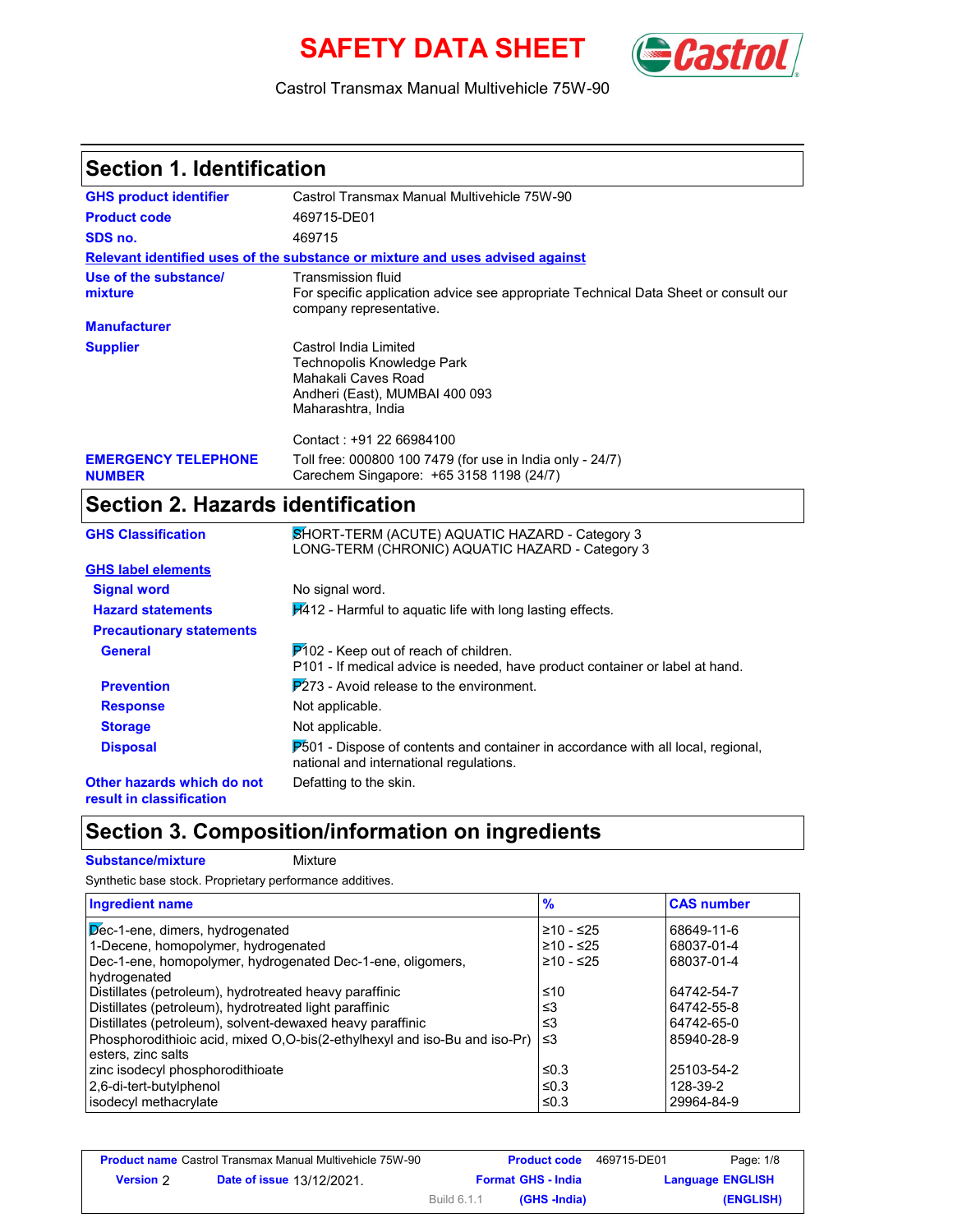## **Section 3. Composition/information on ingredients**

**There are no additional ingredients present which, within the current knowledge of the supplier and in the concentrations applicable, are classified as hazardous to health or the environment and hence require reporting in this section.**

**Occupational exposure limits, if available, are listed in Section 8.**

#### **Section 4. First aid measures**

| <b>Description of necessary first aid measures</b> |                                                                                                                                                                                                                                                                                                       |
|----------------------------------------------------|-------------------------------------------------------------------------------------------------------------------------------------------------------------------------------------------------------------------------------------------------------------------------------------------------------|
| Eye contact                                        | In case of contact, immediately flush eyes with plenty of water for at least 15 minutes.<br>Eyelids should be held away from the eyeball to ensure thorough rinsing. Check for<br>and remove any contact lenses. Get medical attention.                                                               |
| <b>Inhalation</b>                                  | If inhaled, remove to fresh air. Get medical attention if symptoms occur.                                                                                                                                                                                                                             |
| <b>Skin contact</b>                                | Wash skin thoroughly with soap and water or use recognised skin cleanser.<br>Remove contaminated clothing and shoes. Wash clothing before reuse. Clean<br>shoes thoroughly before reuse. Get medical attention if symptoms occur.                                                                     |
| <b>Ingestion</b>                                   | <b>Do</b> not induce vomiting unless directed to do so by medical personnel. Never give<br>anything by mouth to an unconscious person. If unconscious, place in recovery<br>position and get medical attention immediately. Get medical attention if adverse<br>health effects persist or are severe. |
| <b>Protection of first-aiders</b>                  | No action shall be taken involving any personal risk or without suitable training. It<br>may be dangerous to the person providing aid to give mouth-to-mouth resuscitation.                                                                                                                           |
| Most important symptoms/effects, acute and delayed |                                                                                                                                                                                                                                                                                                       |
|                                                    | See Section 11 for more detailed information on health effects and symptoms.                                                                                                                                                                                                                          |
|                                                    |                                                                                                                                                                                                                                                                                                       |

#### **Indication of immediate medical attention and special treatment needed, if necessary**

| <b>Specific treatments</b> | No specific treatment.                                                            |
|----------------------------|-----------------------------------------------------------------------------------|
| <b>Notes to physician</b>  | Treatment should in general be symptomatic and directed to relieving any effects. |

## **Section 5. Firefighting measures**

| <b>Extinguishing media</b>                               |                                                                                                                                                                                                                                                                                                                         |
|----------------------------------------------------------|-------------------------------------------------------------------------------------------------------------------------------------------------------------------------------------------------------------------------------------------------------------------------------------------------------------------------|
| <b>Suitable</b>                                          | Use foam or all-purpose dry chemical to extinguish.                                                                                                                                                                                                                                                                     |
| <b>Not suitable</b>                                      | Do not use water jet.                                                                                                                                                                                                                                                                                                   |
| <b>Specific hazards arising</b><br>from the chemical     | $\blacktriangleright$ fre water contaminated with this material must be contained and prevented from<br>being discharged to any waterway, sewer or drain. In a fire or if heated, a pressure<br>increase will occur and the container may burst. This material is harmful to aguatic<br>life with long lasting effects. |
| <b>Hazardous thermal</b><br>decomposition products       | Combustion products may include the following:<br>carbon oxides (CO, CO <sub>2</sub> ) (carbon monoxide, carbon dioxide)                                                                                                                                                                                                |
| <b>Special precautions for fire-</b><br>fighters         | No action shall be taken involving any personal risk or without suitable training.<br>Promptly isolate the scene by removing all persons from the vicinity of the incident if<br>there is a fire.                                                                                                                       |
| <b>Special protective</b><br>equipment for fire-fighters | Fire-fighters should wear positive pressure self-contained breathing apparatus<br>(SCBA) and full turnout gear.                                                                                                                                                                                                         |

#### **Section 6. Accidental release measures**

|                                  | Personal precautions, protective equipment and emergency procedures                                                                                                                                                                                                                                                                                                                                                               |
|----------------------------------|-----------------------------------------------------------------------------------------------------------------------------------------------------------------------------------------------------------------------------------------------------------------------------------------------------------------------------------------------------------------------------------------------------------------------------------|
| For non-emergency<br>personnel   | Contact emergency personnel. No action shall be taken involving any personal risk<br>or without suitable training. Evacuate surrounding areas. Keep unnecessary and<br>unprotected personnel from entering. Do not touch or walk through spilt material.<br>Avoid breathing vapour or mist. Provide adequate ventilation. Put on appropriate<br>personal protective equipment. Floors may be slippery; use care to avoid falling. |
| For emergency responders         | Entry into a confined space or poorly ventilated area contaminated with vapour, mist<br>or fume is extremely hazardous without the correct respiratory protective equipment<br>and a safe system of work. Wear self-contained breathing apparatus. Wear a<br>suitable chemical protective suit. Chemical resistant boots. See also the<br>information in "For non-emergency personnel".                                           |
| <b>Environmental precautions</b> | Avoid dispersal of spilt material and runoff and contact with soil, waterways, drains<br>and sewers. Inform the relevant authorities if the product has caused environmental<br>pollution (sewers, waterways, soil or air). Water polluting material. May be harmful<br>to the environment if released in large quantities.                                                                                                       |
|                                  |                                                                                                                                                                                                                                                                                                                                                                                                                                   |

#### **Methods and material for containment and cleaning up**

| Page: 2/8               | 469715-DE01 | <b>Product code</b>       |             | <b>Product name</b> Castrol Transmax Manual Multivehicle 75W-90 |                  |
|-------------------------|-------------|---------------------------|-------------|-----------------------------------------------------------------|------------------|
| <b>Language ENGLISH</b> |             | <b>Format GHS - India</b> |             | <b>Date of issue 13/12/2021</b>                                 | <b>Version</b> 2 |
| (ENGLISH)               |             | (GHS -India)              | Build 6.1.1 |                                                                 |                  |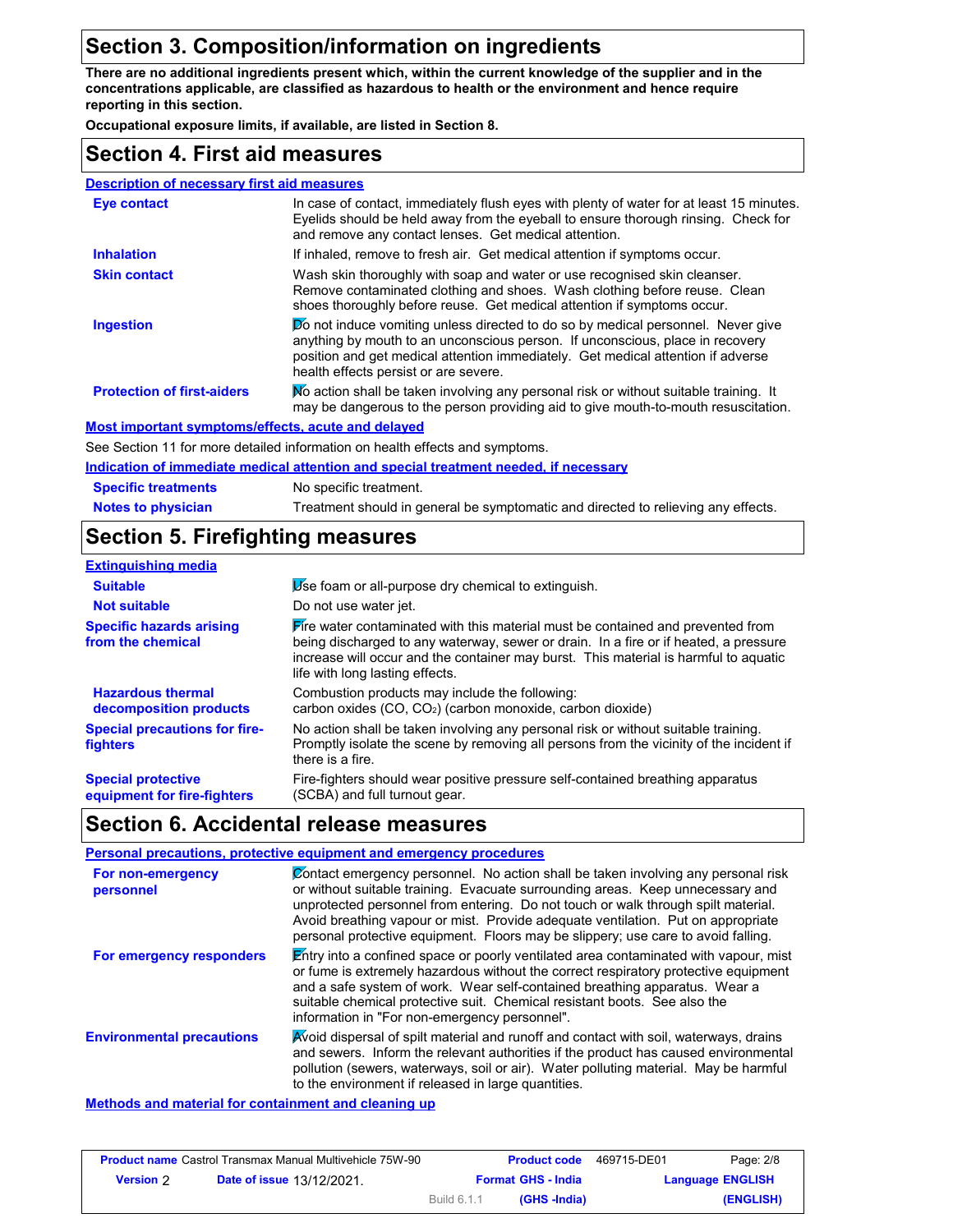## **Section 6. Accidental release measures**

| <b>Small spill</b> | Stop leak if without risk. Move containers from spill area. Absorb with an inert<br>material and place in an appropriate waste disposal container. Dispose of via a<br>licensed waste disposal contractor.                                                                                                                                                                                                                                                                                                               |
|--------------------|--------------------------------------------------------------------------------------------------------------------------------------------------------------------------------------------------------------------------------------------------------------------------------------------------------------------------------------------------------------------------------------------------------------------------------------------------------------------------------------------------------------------------|
| Large spill        | Stop leak if without risk. Move containers from spill area. Approach the release<br>from upwind. Prevent entry into sewers, water courses, basements or confined<br>areas. Contain and collect spillage with non-combustible, absorbent material e.g.<br>sand, earth, vermiculite or diatomaceous earth and place in container for disposal<br>according to local regulations. Contaminated absorbent material may pose the<br>same hazard as the spilt product. Dispose of via a licensed waste disposal<br>contractor. |

## **Section 7. Handling and storage**

| <b>Precautions for safe handling</b>             |                                                                                                                                                                                                                                                                                                                                                                                                                                                                                                                                                                                                |
|--------------------------------------------------|------------------------------------------------------------------------------------------------------------------------------------------------------------------------------------------------------------------------------------------------------------------------------------------------------------------------------------------------------------------------------------------------------------------------------------------------------------------------------------------------------------------------------------------------------------------------------------------------|
| <b>Protective measures</b>                       | Put on appropriate personal protective equipment (see Section 8). Do not ingest.<br>Avoid contact with eyes, skin and clothing. Avoid breathing vapour or mist. Keep in<br>the original container or an approved alternative made from a compatible material.<br>kept tightly closed when not in use. Empty containers retain product residue and<br>can be hazardous. Do not reuse container. Avoid contact of spilt material and<br>runoff with soil and surface waterways.                                                                                                                  |
| <b>Advice on general</b><br>occupational hygiene | Eating, drinking and smoking should be prohibited in areas where this material is<br>handled, stored and processed. Wash thoroughly after handling. Remove<br>contaminated clothing and protective equipment before entering eating areas. See<br>also Section 8 for additional information on hygiene measures.                                                                                                                                                                                                                                                                               |
| <b>Conditions for safe storage</b>               | Store in accordance with local regulations. Store in original container protected from<br>direct sunlight in a dry, cool and well-ventilated area, away from incompatible<br>materials (see Section 10) and food and drink. Keep container tightly closed and<br>sealed until ready for use. Store and use only in equipment/containers designed for<br>use with this product. Containers that have been opened must be carefully resealed<br>and kept upright to prevent leakage. Do not store in unlabelled containers. Use<br>appropriate containment to avoid environmental contamination. |
| <b>Not suitable</b>                              | Prolonged exposure to elevated temperature.                                                                                                                                                                                                                                                                                                                                                                                                                                                                                                                                                    |

## **Section 8. Exposure controls/personal protection**

#### **Control parameters**

#### **Occupational exposure limits**

| <b>Ingredient name</b>                                    | <b>Exposure limits</b>                                                                                     |
|-----------------------------------------------------------|------------------------------------------------------------------------------------------------------------|
| Distillates (petroleum), hydrotreated heavy paraffinic    | <b>ACGIH TLV (United States, 1/2021).</b><br>TWA: 5 mg/m <sup>3</sup> 8 hours. Form: Inhalable<br>fraction |
| Distillates (petroleum), hydrotreated light paraffinic    | <b>ACGIH TLV (United States, 1/2021).</b><br>TWA: 5 mg/m <sup>3</sup> 8 hours. Form: Inhalable<br>fraction |
| Distillates (petroleum), solvent-dewaxed heavy paraffinic | <b>ACGIH TLV (United States, 1/2021).</b><br>TWA: 5 mg/m <sup>3</sup> 8 hours. Form: Inhalable<br>fraction |

Whilst specific OELs for certain components may be shown in this section, other components may be present in any mist, vapour or dust produced. Therefore, the specific OELs may not be applicable to the product as a whole and are provided for guidance only.

| <b>Recommended monitoring</b><br>procedures | If this product contains ingredients with exposure limits, personal, workplace<br>atmosphere or biological monitoring may be required to determine the effectiveness<br>of the ventilation or other control measures and/or the necessity to use respiratory<br>protective equipment. Reference should be made to appropriate monitoring<br>standards. Reference to national guidance documents for methods for the<br>determination of hazardous substances will also be required.                                                                                                                                                                                                                         |
|---------------------------------------------|-------------------------------------------------------------------------------------------------------------------------------------------------------------------------------------------------------------------------------------------------------------------------------------------------------------------------------------------------------------------------------------------------------------------------------------------------------------------------------------------------------------------------------------------------------------------------------------------------------------------------------------------------------------------------------------------------------------|
| <b>Appropriate engineering</b><br>controls  | Provide exhaust ventilation or other engineering controls to keep the relevant<br>airborne concentrations below their respective occupational exposure limits.<br>All activities involving chemicals should be assessed for their risks to health, to<br>ensure exposures are adequately controlled. Personal protective equipment should<br>only be considered after other forms of control measures (e.g. engineering controls)<br>have been suitably evaluated. Personal protective equipment should conform to<br>appropriate standards, be suitable for use, be kept in good condition and properly<br>maintained.<br>Your supplier of personal protective equipment should be consulted for advice on |

|           | <b>Product name</b> Castrol Transmax Manual Multivehicle 75W-90 |             | <b>Product code</b>       | 469715-DE01 | Page: 3/8               |
|-----------|-----------------------------------------------------------------|-------------|---------------------------|-------------|-------------------------|
| Version 2 | <b>Date of issue 13/12/2021.</b>                                |             | <b>Format GHS - India</b> |             | <b>Language ENGLISH</b> |
|           |                                                                 | Build 6.1.1 | (GHS -India)              |             | (ENGLISH)               |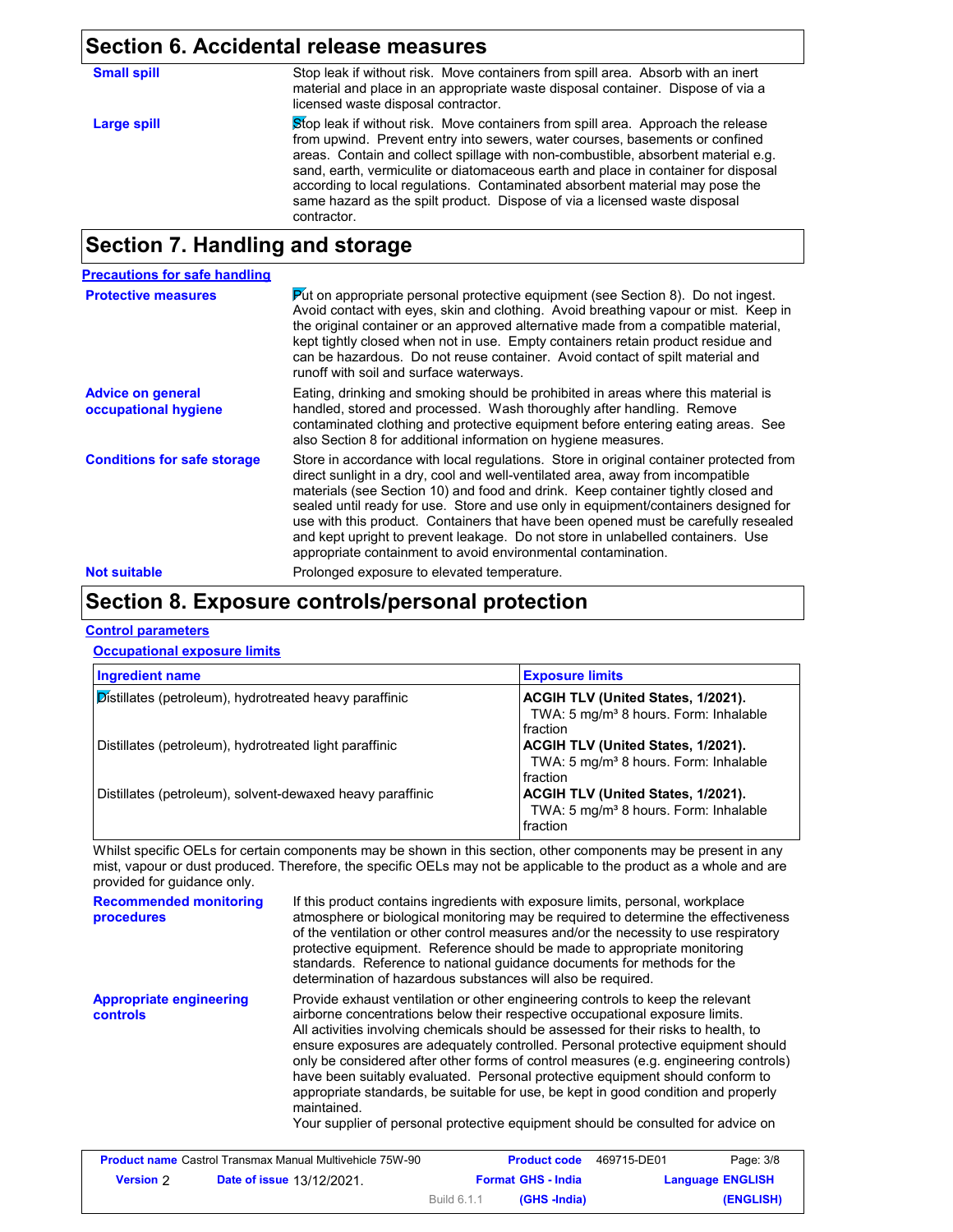## **Section 8. Exposure controls/personal protection**

|                                           | selection and appropriate standards. For further information contact your national<br>organisation for standards.<br>The final choice of protective equipment will depend upon a risk assessment. It is<br>important to ensure that all items of personal protective equipment are compatible.                                                                                                                                                                                                                                                                                                                                                                                                                                                                                                  |
|-------------------------------------------|-------------------------------------------------------------------------------------------------------------------------------------------------------------------------------------------------------------------------------------------------------------------------------------------------------------------------------------------------------------------------------------------------------------------------------------------------------------------------------------------------------------------------------------------------------------------------------------------------------------------------------------------------------------------------------------------------------------------------------------------------------------------------------------------------|
| <b>Environmental exposure</b><br>controls | Emissions from ventilation or work process equipment should be checked to ensure<br>they comply with the requirements of environmental protection legislation. In some<br>cases, fume scrubbers, filters or engineering modifications to the process equipment<br>will be necessary to reduce emissions to acceptable levels.                                                                                                                                                                                                                                                                                                                                                                                                                                                                   |
| <b>Individual protection measures</b>     |                                                                                                                                                                                                                                                                                                                                                                                                                                                                                                                                                                                                                                                                                                                                                                                                 |
| <b>Hygiene measures</b>                   | Wash hands, forearms and face thoroughly after handling chemical products, before<br>eating, smoking and using the lavatory and at the end of the working period.<br>Appropriate techniques should be used to remove potentially contaminated clothing.<br>Wash contaminated clothing before reusing. Ensure that eyewash stations and<br>safety showers are close to the workstation location.                                                                                                                                                                                                                                                                                                                                                                                                 |
| <b>Eye protection</b>                     | Safety glasses with side shields.                                                                                                                                                                                                                                                                                                                                                                                                                                                                                                                                                                                                                                                                                                                                                               |
| <b>Skin protection</b>                    |                                                                                                                                                                                                                                                                                                                                                                                                                                                                                                                                                                                                                                                                                                                                                                                                 |
| <b>Hand protection</b>                    | Wear protective gloves if prolonged or repeated contact is likely. Wear chemical<br>resistant gloves. Recommended: Nitrile gloves. The correct choice of protective<br>gloves depends upon the chemicals being handled, the conditions of work and use,<br>and the condition of the gloves (even the best chemically resistant glove will break<br>down after repeated chemical exposures). Most gloves provide only a short time of<br>protection before they must be discarded and replaced. Because specific work<br>environments and material handling practices vary, safety procedures should be<br>developed for each intended application. Gloves should therefore be chosen in<br>consultation with the supplier/manufacturer and with a full assessment of the<br>working conditions. |
| <b>Skin protection</b>                    | Use of protective clothing is good industrial practice.<br>Personal protective equipment for the body should be selected based on the task<br>being performed and the risks involved and should be approved by a specialist<br>before handling this product.<br>Cotton or polyester/cotton overalls will only provide protection against light<br>superficial contamination that will not soak through to the skin. Overalls should be<br>laundered on a regular basis. When the risk of skin exposure is high (e.g. when<br>cleaning up spillages or if there is a risk of splashing) then chemical resistant aprons<br>and/or impervious chemical suits and boots will be required.                                                                                                           |
| <b>Other skin protection</b>              | Appropriate footwear and any additional skin protection measures should be<br>selected based on the task being performed and the risks involved and should be<br>approved by a specialist before handling this product.                                                                                                                                                                                                                                                                                                                                                                                                                                                                                                                                                                         |
| <b>Respiratory protection</b>             | In case of insufficient ventilation, wear suitable respiratory equipment.<br>The correct choice of respiratory protection depends upon the chemicals being<br>handled, the conditions of work and use, and the condition of the respiratory<br>equipment. Safety procedures should be developed for each intended application.<br>Respiratory protection equipment should therefore be chosen in consultation with<br>the supplier/manufacturer and with a full assessment of the working conditions.                                                                                                                                                                                                                                                                                           |

## **Section 9. Physical and chemical properties**

The conditions of measurement of all properties are at standard temperature and pressure unless otherwise indicated.

| <b>Appearance</b>                                                 |                                                                 |                           |             |                         |
|-------------------------------------------------------------------|-----------------------------------------------------------------|---------------------------|-------------|-------------------------|
| <b>Physical state</b>                                             | Liquid.                                                         |                           |             |                         |
| <b>Colour</b>                                                     | Amber.                                                          |                           |             |                         |
| <b>Odour</b>                                                      | Not available.                                                  |                           |             |                         |
| <b>Odour threshold</b>                                            | Not available.                                                  |                           |             |                         |
| рH                                                                | Mot applicable.                                                 |                           |             |                         |
| <b>Melting point/freezing point</b>                               | Not available.                                                  |                           |             |                         |
| <b>Boiling point, initial boiling</b><br>point, and boiling range | Not available.                                                  |                           |             |                         |
| <b>Drop Point</b>                                                 | Not available.                                                  |                           |             |                         |
| <b>Pour point</b>                                                 | -54 $^{\circ}$ C                                                |                           |             |                         |
| <b>Flash point</b>                                                | Open cup: >180°C (>356°F) [Cleveland]                           |                           |             |                         |
| <b>Evaporation rate</b>                                           | Not available.                                                  |                           |             |                         |
| <b>Flammability</b>                                               | Not applicable. Based on - Physical state                       |                           |             |                         |
|                                                                   | <b>Product name Castrol Transmax Manual Multivehicle 75W-90</b> | <b>Product code</b>       | 469715-DE01 | Page: 4/8               |
| <b>Version 2</b>                                                  | <b>Date of issue 13/12/2021.</b>                                | <b>Format GHS - India</b> |             | <b>Language ENGLISH</b> |

Build 6.1.1

**(GHS -India) (ENGLISH)**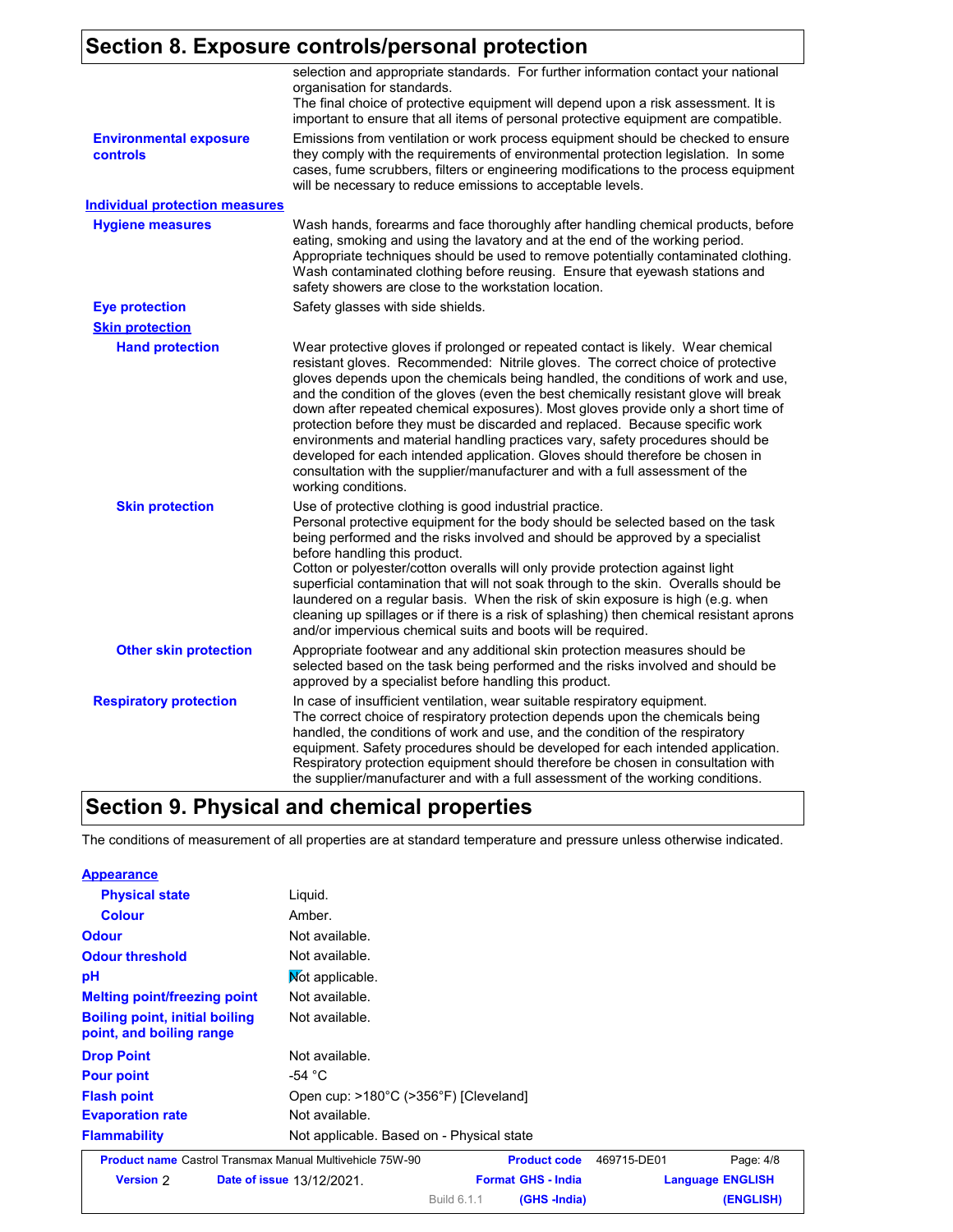## **Section 9. Physical and chemical properties**

**Lower and upper explosion** Not **limit/flammability limit**

Not available.

#### **Vapour pressure**

| Not available. |  |
|----------------|--|
|                |  |

|                                                                 |        | Vapour Pressure at 20°C |                         |          |     | Vapour pressure at 50°C |
|-----------------------------------------------------------------|--------|-------------------------|-------------------------|----------|-----|-------------------------|
| <b>Ingredient name</b>                                          | mm Hg  | kPa                     | <b>Method</b>           | mm<br>Hg | kPa | <b>Method</b>           |
| Dec-1-ene, dimers,<br>hydrogenated                              | 0.01   | 0.0013                  | <b>ASTME</b><br>1194-87 |          |     |                         |
| 1-Decene,<br>homopolymer,<br>hydrogenated                       | 0      | 0                       | <b>ASTME</b><br>1194-87 |          |     |                         |
| Distillates (petroleum),<br>hydrotreated heavy<br>paraffinic    | < 0.08 | < 0.011                 | <b>ASTM D 5191</b>      |          |     |                         |
| Distillates (petroleum),<br>hydrotreated light<br>paraffinic    | <0.08  | < 0.011                 | <b>ASTM D 5191</b>      |          |     |                         |
| Distillates (petroleum),<br>solvent-dewaxed heavy<br>paraffinic | < 0.08 | < 0.011                 | <b>ASTM D 5191</b>      |          |     |                         |
| Not available.                                                  |        |                         |                         |          |     |                         |
| Not available.                                                  |        |                         |                         |          |     |                         |

- **Relative vapour density**
- **Relative density**

**Density** <1000 kg/m<sup>3</sup> (<1 g/cm<sup>3</sup>) at 15°C

- **Solubility**
- **Partition coefficient: n-**
- **octanol/water**

| <b>Auto-ignition temperature</b> | <b>Ingredient name</b>                                                                                                              | °€         | °F             | <b>Method</b>       |  |
|----------------------------------|-------------------------------------------------------------------------------------------------------------------------------------|------------|----------------|---------------------|--|
|                                  | Dec-1-ene, dimers, hydrogenated                                                                                                     | 324        | 615.2          | <b>ASTM D 2158</b>  |  |
|                                  | 1-Decene, homopolymer.<br>hydrogenated                                                                                              | 343 to 369 | 649.4 to 696.2 | <b>ASTM D 2159</b>  |  |
|                                  | Dec-1-ene, homopolymer,<br>hydrogenated Dec-1-ene, oligomers,<br>hydrogenated                                                       | 343 to 369 | 649.4 to 696.2 | <b>LASTM D 2159</b> |  |
| <b>Decomposition temperature</b> | Not available.                                                                                                                      |            |                |                     |  |
| Viscositv                        | Kinematic: 76 mm <sup>2</sup> /s (76 cSt) at $40^{\circ}$ C<br>Kinematic: $15.09$ mm <sup>2</sup> /s (15.09 cSt) at $100^{\circ}$ C |            |                |                     |  |
| Dartiele eharaeterieties         |                                                                                                                                     |            |                |                     |  |

**Particle characteristics Median particle size** Not applicable.

insoluble in water. **Not applicable.** 

## **Section 10. Stability and reactivity**

| <b>Reactivity</b>                            | No specific test data available for this product. Refer to Conditions to avoid and<br>Incompatible materials for additional information.                                |  |  |  |
|----------------------------------------------|-------------------------------------------------------------------------------------------------------------------------------------------------------------------------|--|--|--|
| <b>Chemical stability</b>                    | The product is stable.                                                                                                                                                  |  |  |  |
| <b>Possibility of hazardous</b><br>reactions | Under normal conditions of storage and use, hazardous reactions will not occur.<br>Under normal conditions of storage and use, hazardous polymerisation will not occur. |  |  |  |
| <b>Conditions to avoid</b>                   | Avoid all possible sources of ignition (spark or flame).                                                                                                                |  |  |  |
| <b>Incompatible materials</b>                | Reactive or incompatible with the following materials: oxidising materials.                                                                                             |  |  |  |
| <b>Hazardous decomposition</b><br>products   | Under normal conditions of storage and use, hazardous decomposition products<br>should not be produced.                                                                 |  |  |  |

## **Section 11. Toxicological information**

#### **Information on toxicological effects**

#### **Aspiration hazard**

Dec-1-ene, dimers, hydrogenated ASPIRATION HAZARD - Category 1 1-Decene, homopolymer, hydrogenated **ASPIRATION HAZARD** - Category 1

Dec-1-ene, homopolymer, hydrogenated Dec-1-ene, oligomers, hydrogenated

#### Distillates (petroleum), hydrotreated light paraffinic **ASPIRATION HAZARD** - Category 1

#### **Name Result**

ASPIRATION HAZARD - Category 1

| <b>Product name</b> Castrol Transmax Manual Multivehicle 75W-90 |                                  |                           | <b>Product code</b> | 469715-DE01 | Page: 5/8               |
|-----------------------------------------------------------------|----------------------------------|---------------------------|---------------------|-------------|-------------------------|
| <b>Version</b> 2                                                | <b>Date of issue 13/12/2021.</b> | <b>Format GHS - India</b> |                     |             | <b>Language ENGLISH</b> |
|                                                                 |                                  | Build 6.1.1               | (GHS -India)        |             | (ENGLISH)               |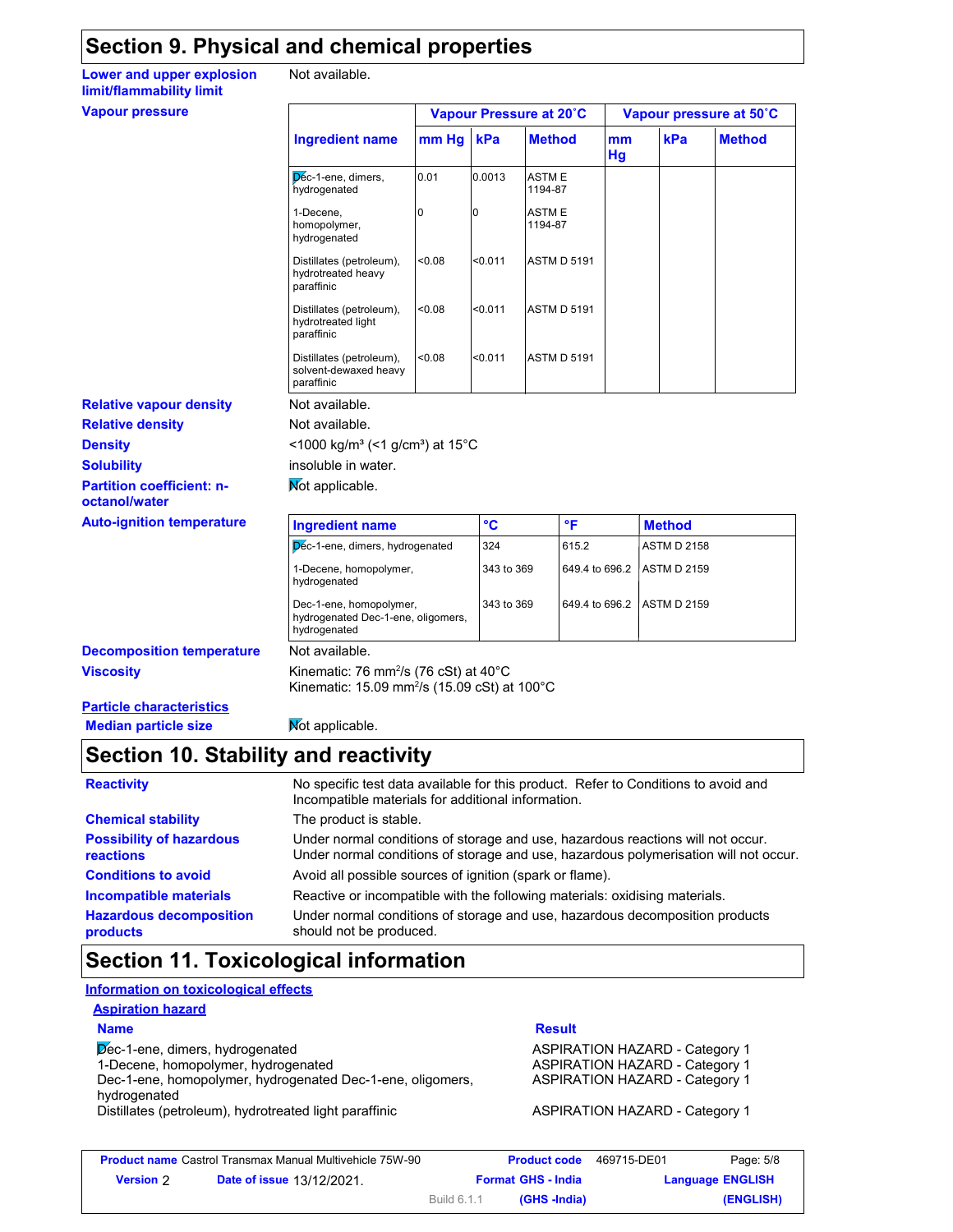## **Section 11. Toxicological information**

| <b>Information on likely routes</b><br>of exposure | Routes of entry anticipated: Dermal, Inhalation.                                                                            |
|----------------------------------------------------|-----------------------------------------------------------------------------------------------------------------------------|
| <b>Potential acute health effects</b>              |                                                                                                                             |
| <b>Eye contact</b>                                 | No known significant effects or critical hazards.                                                                           |
| <b>Inhalation</b>                                  | Vapour inhalation under ambient conditions is not normally a problem due to low<br>vapour pressure.                         |
| <b>Skin contact</b>                                | Defatting to the skin. May cause skin dryness and irritation.                                                               |
| <b>Ingestion</b>                                   | No known significant effects or critical hazards.                                                                           |
|                                                    | Symptoms related to the physical, chemical and toxicological characteristics                                                |
| <b>Eye contact</b>                                 | No specific data.                                                                                                           |
| <b>Inhalation</b>                                  | May be harmful by inhalation if exposure to vapour, mists or fumes resulting from<br>thermal decomposition products occurs. |
| <b>Skin contact</b>                                | Adverse symptoms may include the following:<br>irritation<br>dryness<br>cracking                                            |
| <b>Ingestion</b>                                   | No specific data.                                                                                                           |
|                                                    | Delayed and immediate effects as well as chronic effects from short and long-term exposure                                  |
| <b>Eye contact</b>                                 | Potential risk of transient stinging or redness if accidental eye contact occurs.                                           |
| <b>Inhalation</b>                                  | Overexposure to the inhalation of airborne droplets or aerosols may cause irritation<br>of the respiratory tract.           |
| <b>Skin contact</b>                                | Prolonged or repeated contact can defat the skin and lead to irritation, cracking and/<br>or dermatitis.                    |
| <b>Ingestion</b>                                   | Ingestion of large quantities may cause nausea and diarrhoea.                                                               |
| <b>Potential chronic health effects</b>            |                                                                                                                             |
| <b>General</b>                                     | No known significant effects or critical hazards.                                                                           |
| <b>Carcinogenicity</b>                             | No known significant effects or critical hazards.                                                                           |
| <b>Mutagenicity</b>                                | No known significant effects or critical hazards.                                                                           |
| <b>Teratogenicity</b>                              | No known significant effects or critical hazards.                                                                           |
| <b>Developmental effects</b>                       | No known significant effects or critical hazards.                                                                           |
| <b>Fertility effects</b>                           | No known significant effects or critical hazards.                                                                           |
| <b>Numerical measures of toxicity</b>              |                                                                                                                             |
| <b>Acute toxicity estimates</b>                    |                                                                                                                             |
| <b>Route</b>                                       | <b>ATE value</b>                                                                                                            |
| Inhalation (dusts and mists)                       | 6.02 mg/l                                                                                                                   |

## **Section 12. Ecological information**

**Mobility** Spillages may penetrate the soil causing ground water contamination. **Bioaccumulative potential Other adverse effects Persistence and degradability Environmental effects** This material is harmful to aquatic life with long lasting effects. **Other ecological information** Spills may form a film on water surfaces causing physical damage to organisms. Oxygen transfer could also be impaired. This product is not expected to bioaccumulate through food chains in the environment. Not expected to be rapidly degradable. No known significant effects or critical hazards.

## **Section 13. Disposal considerations**

| <b>Disposal methods</b> | The generation of waste should be avoided or minimised wherever possible.<br>Significant quantities of waste product residues should not be disposed of via the<br>foul sewer but processed in a suitable effluent treatment plant. Dispose of surplus<br>and non-recyclable products via a licensed waste disposal contractor. Disposal of<br>this product, solutions and any by-products should at all times comply with the<br>requirements of environmental protection and waste disposal legislation and any<br>regional local authority requirements. Waste packaging should be recycled.<br>Incineration or landfill should only be considered when recycling is not feasible. This |
|-------------------------|--------------------------------------------------------------------------------------------------------------------------------------------------------------------------------------------------------------------------------------------------------------------------------------------------------------------------------------------------------------------------------------------------------------------------------------------------------------------------------------------------------------------------------------------------------------------------------------------------------------------------------------------------------------------------------------------|
|                         |                                                                                                                                                                                                                                                                                                                                                                                                                                                                                                                                                                                                                                                                                            |

|                  | <b>Product name</b> Castrol Transmax Manual Multivehicle 75W-90 |             | <b>Product code</b>       | 469715-DE01 | Page: 6/8               |
|------------------|-----------------------------------------------------------------|-------------|---------------------------|-------------|-------------------------|
| <b>Version 2</b> | <b>Date of issue 13/12/2021.</b>                                |             | <b>Format GHS - India</b> |             | <b>Language ENGLISH</b> |
|                  |                                                                 | Build 6.1.1 | (GHS -India)              |             | (ENGLISH)               |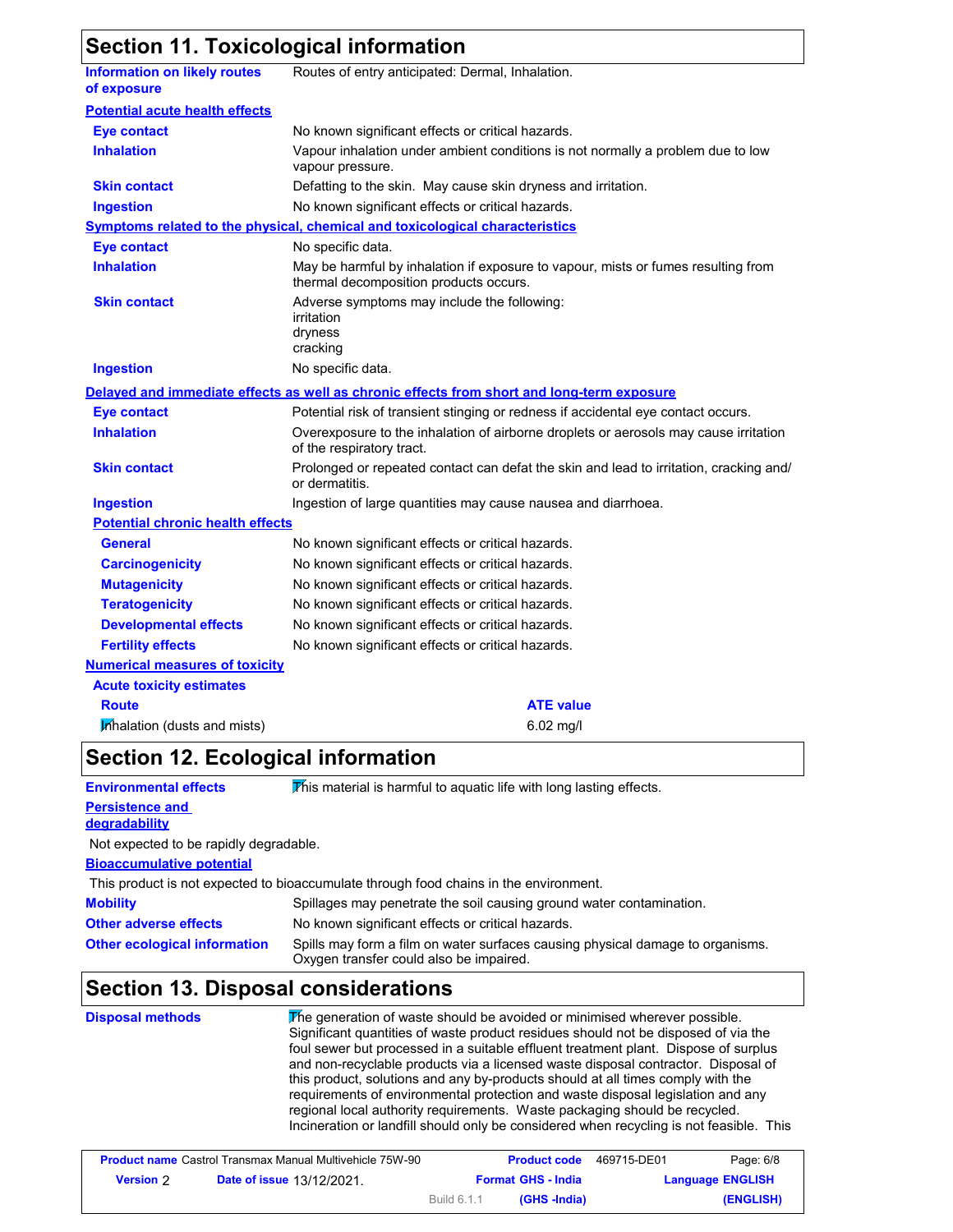## **Section 13. Disposal considerations**

material and its container must be disposed of in a safe way. Care should be taken when handling emptied containers that have not been cleaned or rinsed out. Empty containers or liners may retain some product residues. Avoid dispersal of spilt material and runoff and contact with soil, waterways, drains and sewers.

#### **Section 14. Transport information**

|                                      | <b>IMDG</b>              | <b>IATA</b>    |
|--------------------------------------|--------------------------|----------------|
| <b>UN number</b>                     | Not regulated.           | Not regulated. |
| <b>UN proper</b><br>shipping name    | $\overline{\phantom{a}}$ | ٠              |
| <b>Transport hazard</b><br>class(es) | $\blacksquare$           | ٠              |
| <b>Packing group</b>                 | $\overline{\phantom{a}}$ | ۰              |
| <b>Environmental</b><br>hazards      | No.                      | No.            |
| <b>Additional</b><br>information     | -                        |                |

**Special precautions for user** Not available.

**Transport in bulk according to IMO instruments** Not available.

#### **Section 15. Regulatory information**

#### **Regulation according to other foreign laws**

| <b>REACH Status</b>                                             | For the REACH status of this product please consult your company contact, as identified in<br>Section 1. |
|-----------------------------------------------------------------|----------------------------------------------------------------------------------------------------------|
| <b>Australia inventory (AIIC)</b>                               | All components are listed or exempted.                                                                   |
| <b>Canada inventory status</b>                                  | All components are listed or exempted.                                                                   |
| <b>China inventory (IECSC)</b>                                  | All components are listed or exempted.                                                                   |
| <b>Japan inventory (CSCL)</b>                                   | All components are listed or exempted.                                                                   |
| <b>Korea inventory (KECI)</b>                                   | All components are listed or exempted.                                                                   |
| <b>Philippines inventory</b><br>(PICCS)                         | All components are listed or exempted.                                                                   |
| <b>Taiwan Chemical</b><br><b>Substances Inventory</b><br>(TCSI) | All components are listed or exempted.                                                                   |
| <b>United States inventory</b><br>(TSCA 8b)                     | All components are active or exempted.                                                                   |

## **Section 16. Other information**

| <b>History</b>                    |                                                                                                                                                                                                                                                                                                                                                                                                                                                                                                          |
|-----------------------------------|----------------------------------------------------------------------------------------------------------------------------------------------------------------------------------------------------------------------------------------------------------------------------------------------------------------------------------------------------------------------------------------------------------------------------------------------------------------------------------------------------------|
| Date of issue/Date of<br>revision | 13/12/2021.                                                                                                                                                                                                                                                                                                                                                                                                                                                                                              |
| Date of previous issue            | 14/10/2020.                                                                                                                                                                                                                                                                                                                                                                                                                                                                                              |
| <b>Prepared by</b>                | <b>Product Stewardship</b>                                                                                                                                                                                                                                                                                                                                                                                                                                                                               |
| <b>Key to abbreviations</b>       | ACGIH = American Conference of Industrial Hygienists<br>CAS Number = Chemical Abstracts Service Registry Number<br>GHS = Globally Harmonized System of Classification and Labelling of Chemicals<br>IATA = International Air Transport Association<br><b>IMDG = International Maritime Dangerous Goods</b><br>OEL = Occupational Exposure Limit<br>REACH = Registration, Evaluation, Authorisation and Restriction of Chemicals<br>Regulation [Regulation (EC) No. 1907/2006]<br>SDS = Safety Data Sheet |

| <b>Product name</b> Castrol Transmax Manual Multivehicle 75W-90 |                                  |                           | <b>Product code</b> | 469715-DE01             | Page: 7/8 |
|-----------------------------------------------------------------|----------------------------------|---------------------------|---------------------|-------------------------|-----------|
| <b>Version</b> 2                                                | <b>Date of issue 13/12/2021.</b> | <b>Format GHS - India</b> |                     | <b>Language ENGLISH</b> |           |
|                                                                 |                                  | Build 6.1.1               | (GHS -India)        |                         | (ENGLISH) |